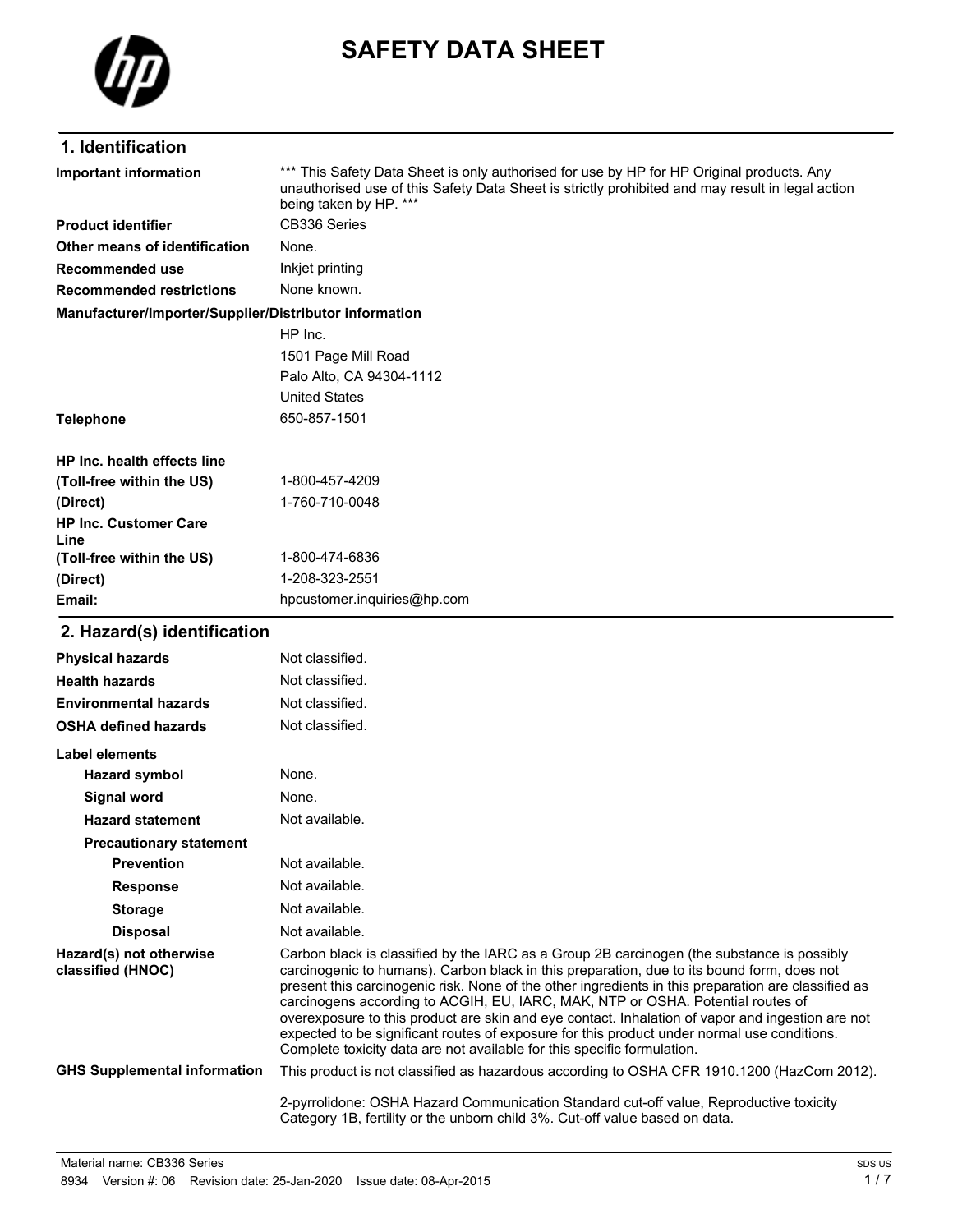# **3. Composition/information on ingredients**

| <b>MIXTURES</b>                                                           |                                                                                                                                                                                                                                               |                   |       |
|---------------------------------------------------------------------------|-----------------------------------------------------------------------------------------------------------------------------------------------------------------------------------------------------------------------------------------------|-------------------|-------|
| <b>Chemical name</b>                                                      | <b>Common name and synonyms</b>                                                                                                                                                                                                               | <b>CAS number</b> | %     |
| Water                                                                     |                                                                                                                                                                                                                                               | 7732-18-5         | 65-85 |
| Hydroxy alkylated lactam*                                                 |                                                                                                                                                                                                                                               | Proprietary*      | < 7.5 |
| Modified carbon black*                                                    |                                                                                                                                                                                                                                               | Proprietary*      | < 5   |
| 2-pyrrolidone                                                             |                                                                                                                                                                                                                                               | 616-45-5          | < 2.5 |
| Substituted diol*                                                         |                                                                                                                                                                                                                                               | Proprietary*      | 2.5   |
| ethoxylated<br>2,4,7,9-tetramethyl-5-decyn-4,7-diol                       |                                                                                                                                                                                                                                               | 9014-85-1         | $<$ 1 |
| <b>Composition comments</b>                                               | This ink supply contains an aqueous ink formulation.<br>This product has been evaluated using criteria specified in 29 CFR 1910.1200 (Hazard<br>Communication Standard).<br>Carbon black is present only in a bound form in this preparation. |                   |       |
|                                                                           | 2-pyrrolidone: OSHA Hazard Communication Standard cut-off value 3%. Cut-off value based on<br>data.                                                                                                                                           |                   |       |
|                                                                           | *Proprietary                                                                                                                                                                                                                                  |                   |       |
| 4. First-aid measures                                                     |                                                                                                                                                                                                                                               |                   |       |
| <b>Inhalation</b>                                                         | Remove to fresh air. If symptoms persist, get medical attention.                                                                                                                                                                              |                   |       |
| <b>Skin contact</b>                                                       | Wash affected areas thoroughly with mild soap and water. Get medical attention if irritation<br>develops or persists.                                                                                                                         |                   |       |
| Eye contact                                                               | Do not rub eyes. Immediately flush with large amounts of clean, warm water (low pressure) for at<br>least 15 minutes or until particles are removed. If irritation persists get medical attention.                                            |                   |       |
| Ingestion                                                                 | If ingestion of a large amount does occur, seek medical attention.                                                                                                                                                                            |                   |       |
| <b>Most important</b><br>symptoms/effects, acute and<br>delayed           | Not available.                                                                                                                                                                                                                                |                   |       |
| 5. Fire-fighting measures                                                 |                                                                                                                                                                                                                                               |                   |       |
| Suitable extinguishing media                                              | Dry chemical, CO2, water spray or regular foam.                                                                                                                                                                                               |                   |       |
| Unsuitable extinguishing<br>media                                         | None known.                                                                                                                                                                                                                                   |                   |       |
| Specific hazards arising from<br>the chemical                             | None known.                                                                                                                                                                                                                                   |                   |       |
| Special protective equipment<br>and precautions for firefighters          | Not available.                                                                                                                                                                                                                                |                   |       |
| <b>Specific methods</b>                                                   | None established.                                                                                                                                                                                                                             |                   |       |
| 6. Accidental release measures                                            |                                                                                                                                                                                                                                               |                   |       |
| Personal precautions,<br>protective equipment and<br>emergency procedures | Wear appropriate personal protective equipment.                                                                                                                                                                                               |                   |       |
| <b>Methods and materials for</b><br>containment and cleaning up           | Dike the spilled material, where this is possible. Absorb with inert absorbent such as dry clay, sand<br>or diatomaceous earth, commercial sorbents, or recover using pumps.                                                                  |                   |       |
| <b>Environmental precautions</b>                                          | Do not let product enter drains. Do not flush into surface water or sanitary sewer system.                                                                                                                                                    |                   |       |
| 7. Handling and storage                                                   |                                                                                                                                                                                                                                               |                   |       |
| <b>Precautions for safe handling</b>                                      | Avoid contact with skin, eyes and clothing.                                                                                                                                                                                                   |                   |       |
| Conditions for safe storage,<br>including any incompatibilities           | Keep out of the reach of children. Keep away from excessive heat or cold.                                                                                                                                                                     |                   |       |
| 8. Exposure controls/personal protection                                  |                                                                                                                                                                                                                                               |                   |       |
| <b>Biological limit values</b>                                            | No biological exposure limits noted for the ingredient(s).                                                                                                                                                                                    |                   |       |
| <b>Exposure guidelines</b>                                                | Exposure limits have not been established for this product.                                                                                                                                                                                   |                   |       |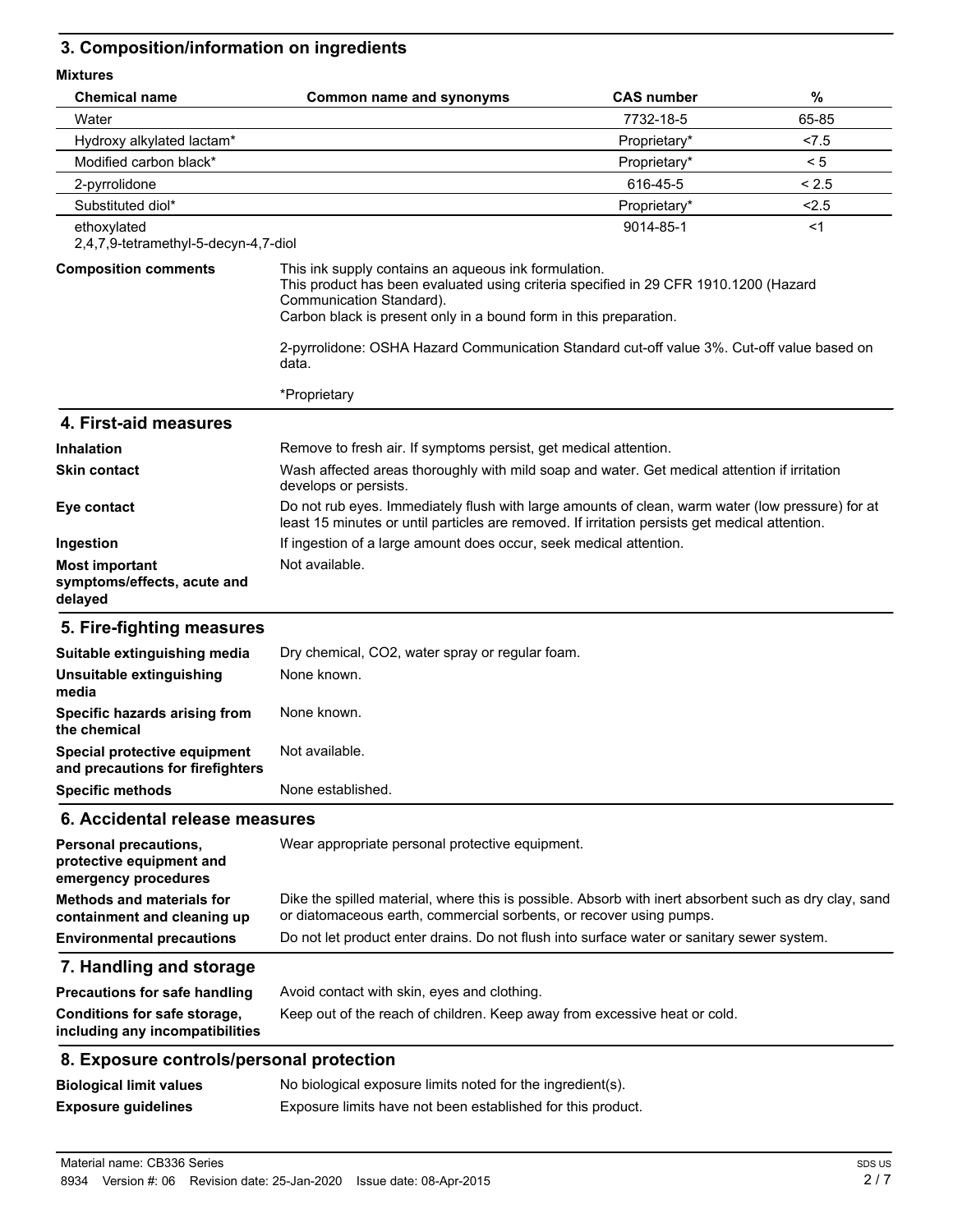| Appropriate engineering<br>controls      | Use in a well ventilated area.                                         |
|------------------------------------------|------------------------------------------------------------------------|
|                                          | Individual protection measures, such as personal protective equipment  |
| <b>Eye/face protection</b>               | Not available.                                                         |
| <b>Skin protection</b>                   |                                                                        |
| <b>Hand protection</b>                   | Not available.                                                         |
| Other                                    | Not available.                                                         |
| <b>Respiratory protection</b>            | Not available.                                                         |
| <b>Thermal hazards</b>                   | Not available.                                                         |
| <b>General hygiene</b><br>considerations | Handle in accordance with good industrial hygiene and safety practice. |

### **9. Physical and chemical properties**

| <b>Appearance</b>                                 |                                                           |
|---------------------------------------------------|-----------------------------------------------------------|
| <b>Physical state</b>                             | Liquid.                                                   |
| Form                                              | Not available.                                            |
| Color                                             | Black.                                                    |
| Odor                                              | Not available.                                            |
| Odor threshold                                    | Not available.                                            |
| pH                                                | $7.5 - 8.2$                                               |
| Melting point/freezing point                      | Not available.                                            |
| Initial boiling point and boiling<br>range        | Not determined                                            |
| <b>Flash point</b>                                | $>$ 230.0 °F ( $>$ 110.0 °C) Setaflash Closed Cup         |
| <b>Evaporation rate</b>                           | Not determined                                            |
| Flammability (solid, gas)                         | Not available.                                            |
| Upper/lower flammability or explosive limits      |                                                           |
| <b>Flammability limit - lower</b><br>(%)          | Not determined                                            |
| <b>Flammability limit - upper</b><br>(%)          | Not available.                                            |
| Explosive limit - lower (%)                       | Not available.                                            |
| Explosive limit - upper (%)                       | Not available.                                            |
| Vapor pressure                                    | Not determined                                            |
| <b>Vapor density</b>                              | $>= 1$ (air = 1.0)                                        |
| Solubility(ies)                                   |                                                           |
| <b>Solubility (water)</b>                         | Soluble in water                                          |
| <b>Partition coefficient</b><br>(n-octanol/water) | Not available.                                            |
| <b>Auto-ignition temperature</b>                  | Not available.                                            |
| <b>Decomposition temperature</b>                  | Not available.                                            |
| <b>Viscosity</b>                                  | $>= 2 cp$                                                 |
| <b>Other information</b>                          | For other VOC regulatory data/information see Section 15. |
| <b>Oxidizing properties</b>                       | Not determined                                            |
| <b>Percent volatile</b>                           | 1.35 % estimated                                          |
| VOC                                               | $< 147$ a/l                                               |

# **10. Stability and reactivity**

| <b>Reactivity</b>                            | Not available.                               |
|----------------------------------------------|----------------------------------------------|
| <b>Chemical stability</b>                    | Stable under recommended storage conditions. |
| <b>Possibility of hazardous</b><br>reactions | Will not occur.                              |
| <b>Conditions to avoid</b>                   | Not available.                               |

Material name: CB336 Series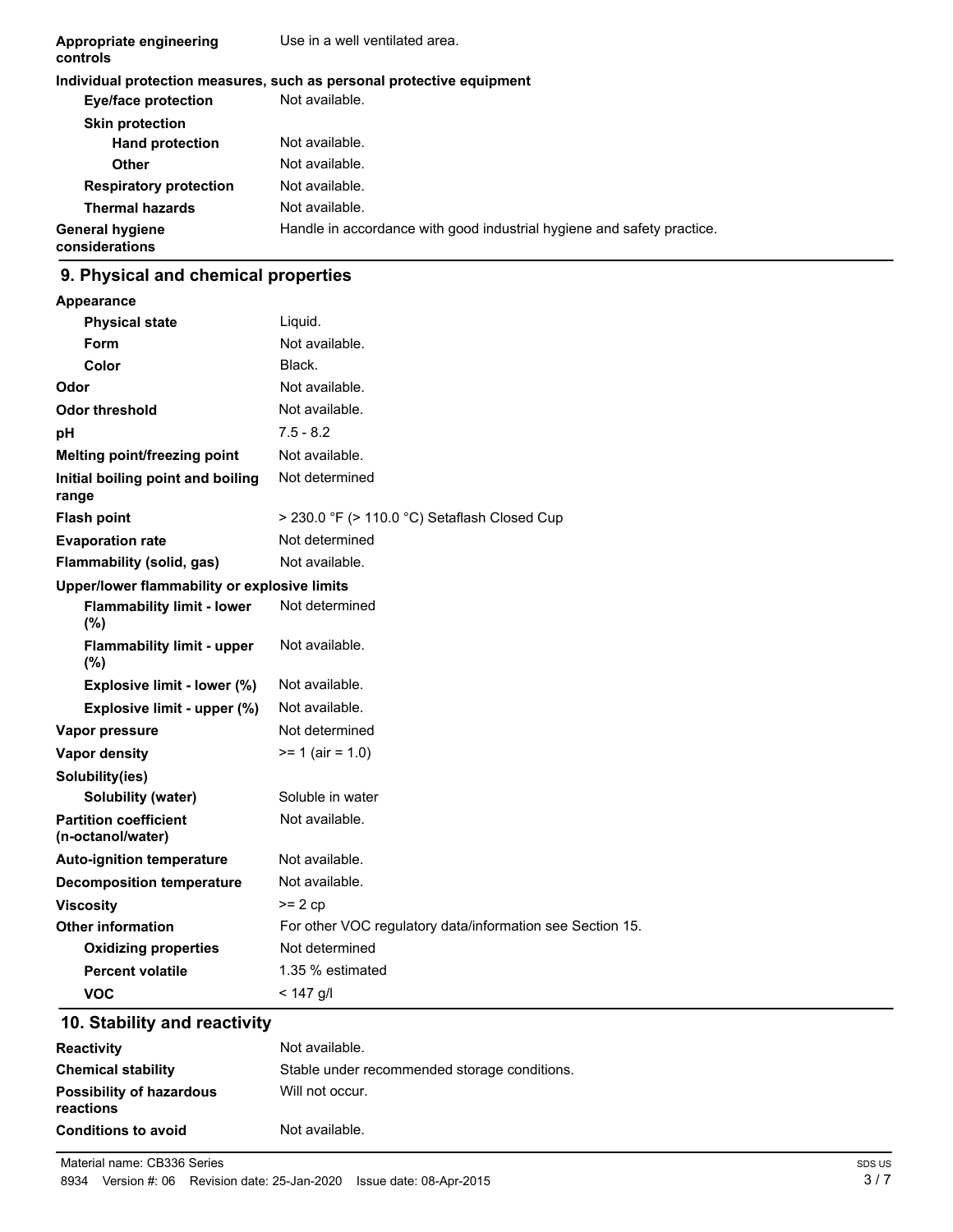#### **11. Toxicological information**

#### **Information on likely routes of exposure**

| <b>Inhalation</b>                                                                  | Under normal conditions of intended use, this material is not expected to be an inhalation hazard. |
|------------------------------------------------------------------------------------|----------------------------------------------------------------------------------------------------|
| <b>Skin contact</b>                                                                | Contact with skin may result in mild irritation.                                                   |
| Eye contact                                                                        | Contact with eyes may result in mild irritation.                                                   |
| Ingestion                                                                          | Health injuries are not known or expected under normal use.                                        |
| Symptoms related to the<br>physical, chemical and<br>toxicological characteristics | Not available.                                                                                     |

#### **Information on toxicological effects**

**Acute toxicity** Based on available data, the classification criteria are not met.

| <b>Components</b>                                     | <b>Species</b>                                                                                                                                                                                                                                                                                                                                                                                                                                    | <b>Test Results</b> |
|-------------------------------------------------------|---------------------------------------------------------------------------------------------------------------------------------------------------------------------------------------------------------------------------------------------------------------------------------------------------------------------------------------------------------------------------------------------------------------------------------------------------|---------------------|
| 2-pyrrolidone (CAS 616-45-5)                          |                                                                                                                                                                                                                                                                                                                                                                                                                                                   |                     |
| Acute                                                 |                                                                                                                                                                                                                                                                                                                                                                                                                                                   |                     |
| Oral                                                  |                                                                                                                                                                                                                                                                                                                                                                                                                                                   |                     |
| LD50                                                  | Rat                                                                                                                                                                                                                                                                                                                                                                                                                                               | > 5000 mg/kg        |
| <b>Skin corrosion/irritation</b>                      | Based on available data, the classification criteria are not met.                                                                                                                                                                                                                                                                                                                                                                                 |                     |
| Serious eye damage/eye<br>irritation                  | Based on available data, the classification criteria are not met.                                                                                                                                                                                                                                                                                                                                                                                 |                     |
| Respiratory or skin sensitization                     |                                                                                                                                                                                                                                                                                                                                                                                                                                                   |                     |
| <b>Respiratory sensitization</b>                      | Based on available data, the classification criteria are not met.                                                                                                                                                                                                                                                                                                                                                                                 |                     |
| <b>Skin sensitization</b>                             | Based on available data, the classification criteria are not met.                                                                                                                                                                                                                                                                                                                                                                                 |                     |
| Germ cell mutagenicity                                | Based on available data, the classification criteria are not met.                                                                                                                                                                                                                                                                                                                                                                                 |                     |
| Carcinogenicity                                       | Based on available data, the classification criteria are not met.                                                                                                                                                                                                                                                                                                                                                                                 |                     |
|                                                       | Carbon black is classified as a carcinogen by the IARC (possibly carcinogenic to humans, Group<br>2B) and by the State of California under Proposition 65. In their evaluations of carbon black, both<br>organizations indicate that exposure to carbon black, per se, does not occur when it remains<br>bound within a product matrix, specifically, rubber, ink, or paint. Carbon black is present only in a<br>bound form in this preparation. |                     |
|                                                       | IARC Monographs. Overall Evaluation of Carcinogenicity                                                                                                                                                                                                                                                                                                                                                                                            |                     |
| Not listed.                                           |                                                                                                                                                                                                                                                                                                                                                                                                                                                   |                     |
|                                                       | OSHA Specifically Regulated Substances (29 CFR 1910.1001-1050)                                                                                                                                                                                                                                                                                                                                                                                    |                     |
| Not regulated.                                        | US. National Toxicology Program (NTP) Report on Carcinogens                                                                                                                                                                                                                                                                                                                                                                                       |                     |
| Not listed.                                           |                                                                                                                                                                                                                                                                                                                                                                                                                                                   |                     |
| <b>Reproductive toxicity</b>                          | Based on available data, the classification criteria are not met.                                                                                                                                                                                                                                                                                                                                                                                 |                     |
|                                                       | 2-pyrrolidone: This component showed developmental effects only at high, maternally toxic doses<br>in test animals. Uptake by people of small doses is not expected to cause developmental toxicity.                                                                                                                                                                                                                                              |                     |
| Specific target organ toxicity -<br>single exposure   | Based on available data, the classification criteria are not met.                                                                                                                                                                                                                                                                                                                                                                                 |                     |
| Specific target organ toxicity -<br>repeated exposure | Based on available data, the classification criteria are not met.                                                                                                                                                                                                                                                                                                                                                                                 |                     |
| <b>Aspiration hazard</b>                              | Based on available data, the classification criteria are not met.                                                                                                                                                                                                                                                                                                                                                                                 |                     |
| <b>Further information</b>                            | Complete toxicity data are not available for this specific formulation<br>Refer to Section 2 for potential health effects and Section 4 for first aid measures.                                                                                                                                                                                                                                                                                   |                     |

#### **12. Ecological information**

**Aquatic toxicity** Not expected to be harmful to aquatic organisms.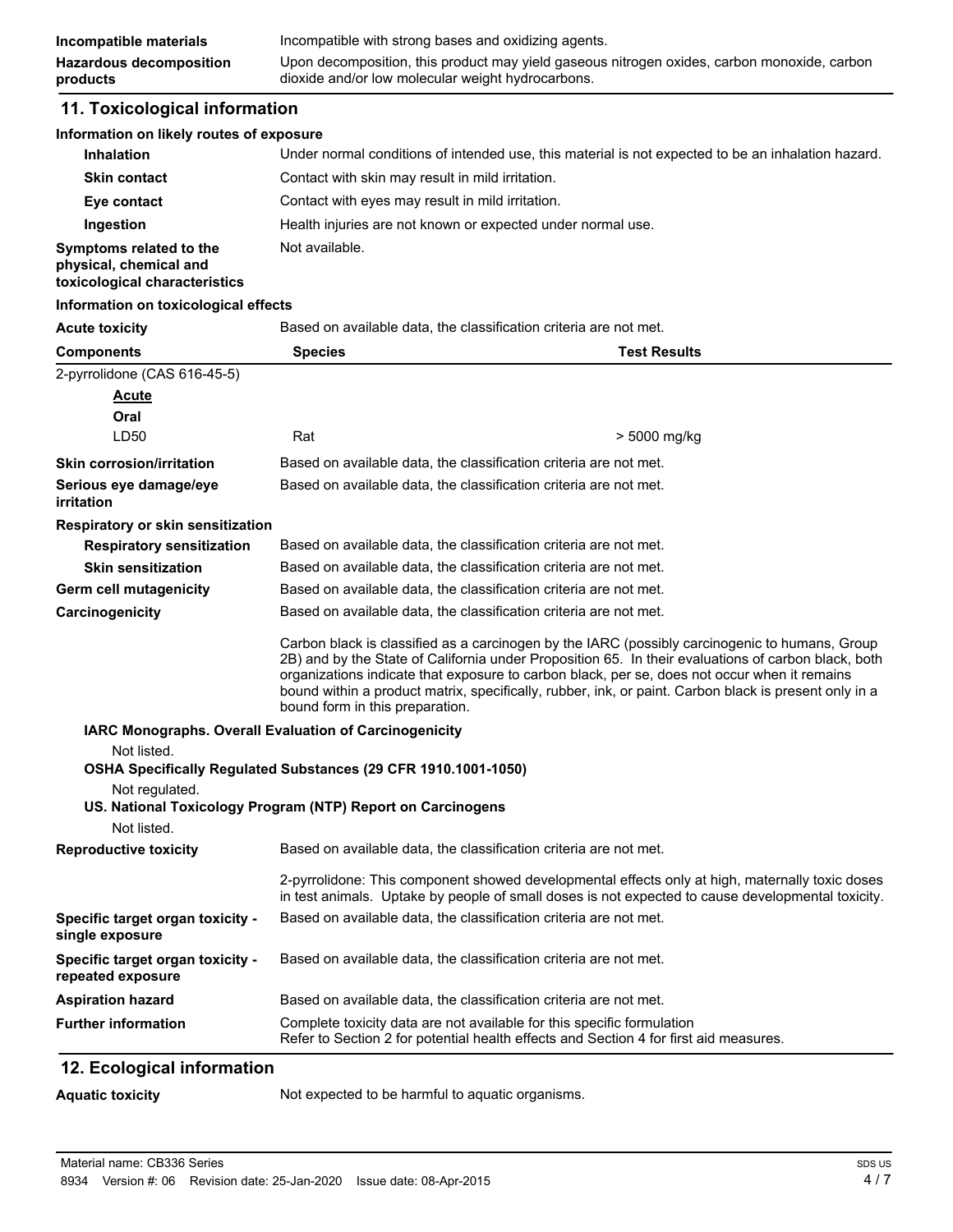| <b>Ecotoxicity</b>                                                 |                |                                                           |                      |
|--------------------------------------------------------------------|----------------|-----------------------------------------------------------|----------------------|
| <b>Product</b>                                                     |                | <b>Species</b>                                            | <b>Test Results</b>  |
| CB336 Series                                                       |                |                                                           |                      |
| <b>Aquatic</b>                                                     |                |                                                           |                      |
| Acute                                                              |                |                                                           |                      |
| Fish                                                               | <b>LC50</b>    | Fathead minnow (Pimephales promelas) > 750 mg/l, 96 hours |                      |
| <b>Components</b>                                                  |                | <b>Species</b>                                            | <b>Test Results</b>  |
| 2-pyrrolidone (CAS 616-45-5)                                       |                |                                                           |                      |
| <b>Aquatic</b>                                                     |                |                                                           |                      |
| Crustacea                                                          | EC50           | Water flea (Daphnia pulex)                                | 13.21 mg/l, 48 hours |
| Persistence and degradability                                      | Not available. |                                                           |                      |
| <b>Bioaccumulative potential</b>                                   | Not available. |                                                           |                      |
| Partition coefficient n-octanol / water (log Kow)<br>2-pyrrolidone |                | $-0.85$                                                   |                      |
| Mobility in soil                                                   | Not available. |                                                           |                      |
| Other adverse effects                                              | Not available. |                                                           |                      |

Dispose of waste material according to Local, State, Federal, and Provincial Environmental Regulations. Do not allow this material to drain into sewers/water supplies. HP's Planet Partners (trademark) supplies recycling program enables simple, convenient recycling of HP original inkjet and LaserJet supplies. For more information and to determine if this service is available in your location, please visit http://www.hp.com/recycle. **Disposal instructions**

#### **14. Transport information**

| וטע                                         |                |
|---------------------------------------------|----------------|
| UN number                                   | Not available. |
| UN proper shipping name                     | Not Regulated  |
| Transport hazard class(es)                  |                |
| <b>Class</b>                                | Not available. |
| <b>Subsidiary risk</b>                      |                |
| Packing group                               | Not available. |
| <b>Environmental hazards</b>                |                |
| <b>Marine pollutant</b>                     | No             |
| Special precautions for user Not available. |                |
| <b>IATA</b>                                 |                |
| <b>UN number</b>                            | Not available. |
| UN proper shipping name                     | Not Regulated  |
| <b>Transport hazard class(es)</b>           |                |
| <b>Class</b>                                | Not available. |
| <b>Subsidiary risk</b>                      |                |
| Packing group                               | Not available. |
| <b>Environmental hazards</b>                | No             |
| Special precautions for user Not available. |                |
| <b>IMDG</b>                                 |                |
| <b>UN number</b>                            | Not available. |
| UN proper shipping name                     | Not Regulated  |
| Transport hazard class(es)                  |                |
| <b>Class</b>                                | Not available. |
| <b>Subsidiary risk</b>                      |                |
| Packing group                               | Not available. |
| <b>Transport hazard class(es)</b>           |                |
| <b>Marine pollutant</b>                     | No             |
| <b>EmS</b>                                  | Not available. |
| Special precautions for user Not available. |                |
| <b>ADR</b>                                  |                |
| <b>UN number</b>                            | Not available. |
|                                             |                |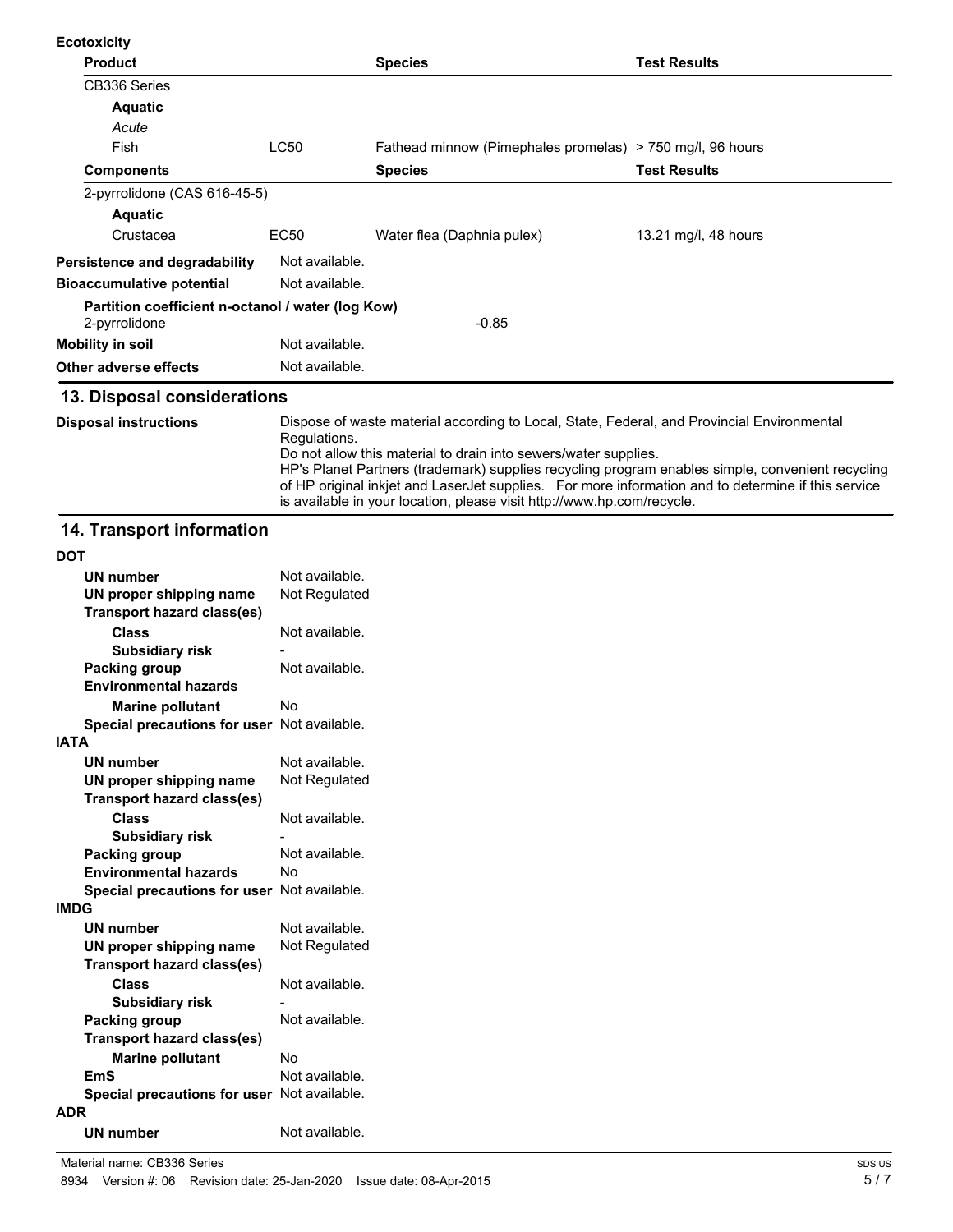| UN proper shipping name<br><b>Transport hazard class(es)</b>            | Not Regulated                                                                                                                                                                                                                                                                                                     |
|-------------------------------------------------------------------------|-------------------------------------------------------------------------------------------------------------------------------------------------------------------------------------------------------------------------------------------------------------------------------------------------------------------|
| <b>Class</b>                                                            | Not available.                                                                                                                                                                                                                                                                                                    |
| <b>Subsidiary risk</b>                                                  |                                                                                                                                                                                                                                                                                                                   |
| Hazard No. (ADR)                                                        | Not available.                                                                                                                                                                                                                                                                                                    |
| <b>Tunnel restriction code</b>                                          | Not available.<br>Not available.                                                                                                                                                                                                                                                                                  |
| Packing group<br><b>Environmental hazards</b>                           | No.                                                                                                                                                                                                                                                                                                               |
| Special precautions for user Not available.                             |                                                                                                                                                                                                                                                                                                                   |
| <b>Further information</b>                                              | Not a dangerous good under DOT, IATA, ADR, IMDG, or RID.                                                                                                                                                                                                                                                          |
|                                                                         |                                                                                                                                                                                                                                                                                                                   |
|                                                                         | Transport in bulk according to Annex II of MARPOL73/78 and the IBC code: Not applicable.                                                                                                                                                                                                                          |
| 15. Regulatory information                                              |                                                                                                                                                                                                                                                                                                                   |
| <b>US federal regulations</b>                                           | US TSCA 12(b): Does not contain listed chemicals.                                                                                                                                                                                                                                                                 |
|                                                                         | TSCA Section 12(b) Export Notification (40 CFR 707, Subpt. D)                                                                                                                                                                                                                                                     |
| Not regulated.<br><b>CERCLA Hazardous Substance List (40 CFR 302.4)</b> |                                                                                                                                                                                                                                                                                                                   |
| Not listed.<br><b>SARA 304 Emergency release notification</b>           |                                                                                                                                                                                                                                                                                                                   |
| Not regulated.                                                          | OSHA Specifically Regulated Substances (29 CFR 1910.1001-1050)                                                                                                                                                                                                                                                    |
| Not regulated.                                                          |                                                                                                                                                                                                                                                                                                                   |
|                                                                         | Superfund Amendments and Reauthorization Act of 1986 (SARA)                                                                                                                                                                                                                                                       |
| <b>Hazard categories</b>                                                | Immediate Hazard - No                                                                                                                                                                                                                                                                                             |
|                                                                         | Delayed Hazard - No<br>Fire Hazard - No<br>Pressure Hazard - No                                                                                                                                                                                                                                                   |
|                                                                         | Reactivity Hazard - No                                                                                                                                                                                                                                                                                            |
| <b>SARA 302 Extremely hazardous substance</b>                           |                                                                                                                                                                                                                                                                                                                   |
| Not listed.                                                             |                                                                                                                                                                                                                                                                                                                   |
| SARA 311/312 Hazardous<br>chemical                                      | No                                                                                                                                                                                                                                                                                                                |
| Other federal regulations                                               |                                                                                                                                                                                                                                                                                                                   |
|                                                                         | Clean Air Act (CAA) Section 112 Hazardous Air Pollutants (HAPs) List                                                                                                                                                                                                                                              |
| Not regulated.                                                          | Clean Air Act (CAA) Section 112(r) Accidental Release Prevention (40 CFR 68.130)                                                                                                                                                                                                                                  |
| Not regulated.                                                          |                                                                                                                                                                                                                                                                                                                   |
| <b>Safe Drinking Water Act</b><br>(SDWA)                                | Not regulated.                                                                                                                                                                                                                                                                                                    |
| <b>US state regulations</b>                                             | Not Listed                                                                                                                                                                                                                                                                                                        |
| <b>Other information</b>                                                | VOC content (less water, less exempt compounds) = $\langle$ 709 g/L (U.S. requirement, not for<br>emissions)                                                                                                                                                                                                      |
|                                                                         | VOC data based on formulation (Organic compounds minus solids)                                                                                                                                                                                                                                                    |
| <b>Regulatory information</b>                                           | All chemical substances in this HP product have been notified or are exempt from notification<br>under chemical substances notification laws in the following countries: US (TSCA), EU<br>(EINECS/ELINCS), Switzerland, Canada (DSL/NDSL), Australia, Japan, Philippines, South Korea,<br>New Zealand, and China. |
|                                                                         | 16. Other information, including date of preparation or last revision                                                                                                                                                                                                                                             |
| <b>Issue date</b>                                                       | 08-Apr-2015                                                                                                                                                                                                                                                                                                       |
| <b>Revision date</b>                                                    | 25-Jan-2020                                                                                                                                                                                                                                                                                                       |

| <b>Revision date</b>     | 25-Jan-2020                                                                                               |
|--------------------------|-----------------------------------------------------------------------------------------------------------|
| <b>Version</b> #         | 06                                                                                                        |
| <b>Other information</b> | This SDS was prepared in accordance with USA OSHA Hazard Communications regulation (29<br>CFR 1910.1200). |